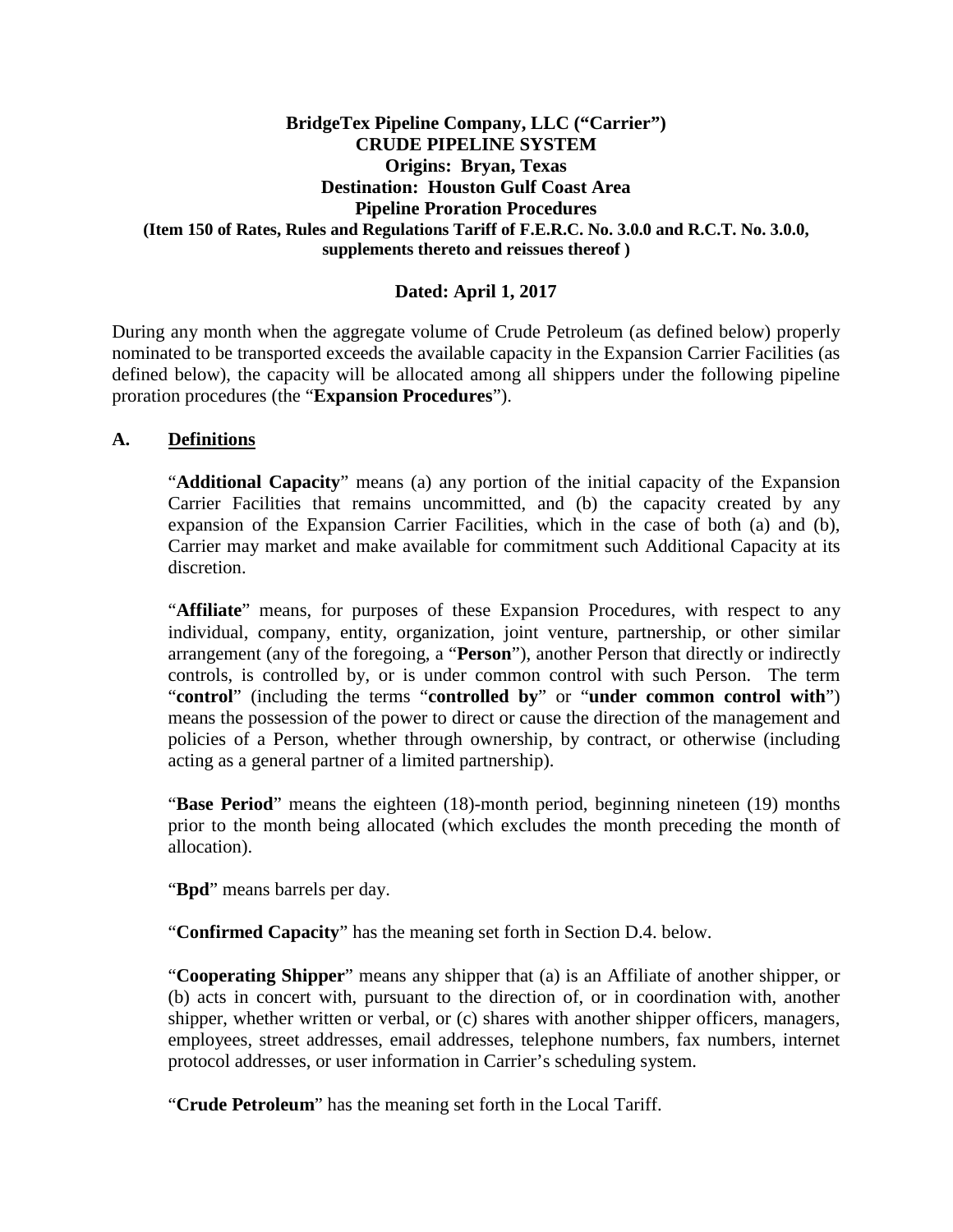"**Daily Contract Volume Commitment**" means the daily volume commitment for a shipper set forth in its TSA.

"**Destination**" has the meaning set forth in the Local Tariff.

"**Existing Carrier Facilities**" means, collectively, the pipeline and the associated facilities and improvements, whether owned or leased by Carrier, to transport Crude Petroleum from the Colorado City, TX Origin to the Destination, with an operating capacity of 300,000 Bpd. These Expansion Procedures do not apply in any way to the allocation of the Existing Carrier Facilities' operating capacity of 300,000 Bpd.

"**Expansion Carrier Facilities**" means, collectively, the pipeline and the associated facilities and improvements, whether owned or leased by Carrier, to transport Crude Petroleum from the Expansion Origin to the Destination as effected through an expansion of the throughput capacity of the Existing Carrier Facilities from the Expansion Origin. The Expansion Carrier Facilities' initial capacity and any Additional Capacity is in addition to and separate and apart from, the Existing Carrier Facilities; further, the pipeline proration procedures governing the allocation of the Existing Carrier Facilities' operating capacity of 300,00 Bpd do not apply in any way to the Expansion Carrier Facilities.

"**Expansion Committed Shipper**" means an Expansion Firm Shipper or an Expansion Non-Firm Shipper.

"**Expansion Firm Shipper**" means a shipper that elects to enter into a TSA with Carrier for firm transportation service (i.e., transportation service that is only subject to proration in the event of force majeure or other operational disruption) on Additional Capacity.

"**Expansion New Shipper**" means any shipper that does not qualify as an Expansion Firm Shipper or an Expansion Regular Shipper.

"**Expansion Non-Firm Shipper**" means an Initial Expansion Non-Firm Shipper or a Subsequent Expansion Non-Firm Shipper.

"**Expansion Origins**" means the Bryan, TX Origin as set forth in the Local Tariff.

"**Expansion Regular Shipper**" means, subject to the provisions of these Expansion Procedures, a shipper that (a) has made a Shipment of Crude Petroleum during at least twelve (12) months of a Base Period (excluding any Initial Base Period plus the first month after any Initial Base Period), or (b) is an Expansion Non-Firm Shipper. For the avoidance of doubt, any Crude Petroleum shipped by Carrier prior to the Initial Expansion Service Commencement Date shall not be considered a "Shipment" under these Expansion Procedures, and months prior to the Initial Expansion Service Commencement Date during which a shipper has made a shipment of Crude Petroleum shall not count toward Expansion Regular Shipper status and shall not have any impact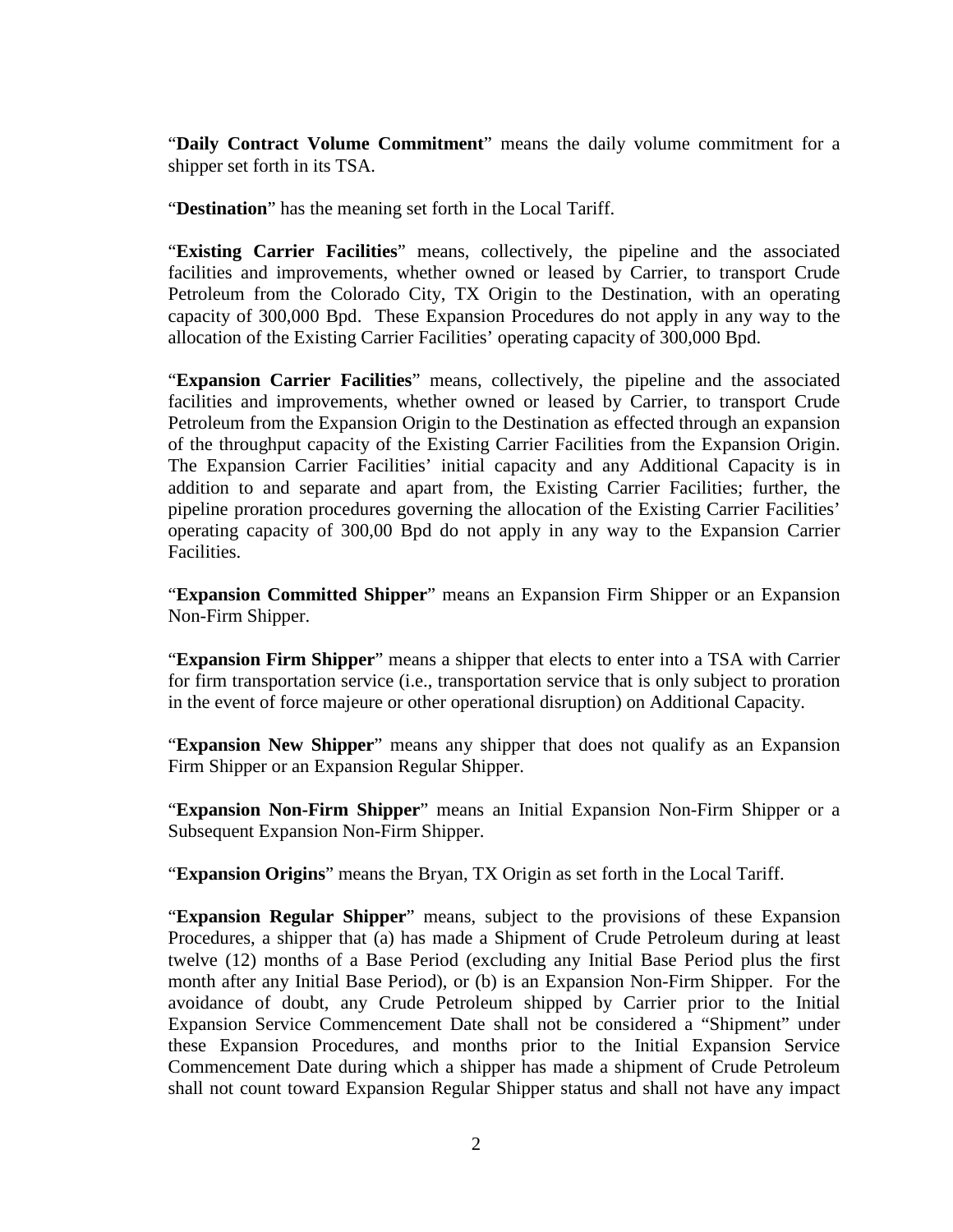on the proration of capacity pursuant to these Expansion Procedures either before or after the Initial Expansion Service Commencement Date or be taken into account in determining a shipper's Historical Shipment Status as of or following the Initial Expansion Service Commencement Date.

"**Historical Shipment Status**" means (a) with respect to an individual shipper, the average of all Shipments (on a Bpd basis) by such shipper during the applicable Base Period, (b) with respect to a Subsequent Expansion Non-Firm Shipper during its Initial Base Period, as determined pursuant to Section B.1. below, or (c) with respect to an Initial Expansion Non-Firm Shipper, as determined pursuant to Section B.2. below.

"**Initial Base Period**" means, with respect to Subsequent Expansion Non-Firm Shippers, the first eighteen (18)-month period beginning the first full month of operations after Carrier has declared that the Expansion Carrier Facilities are ready to commence commercial service on the Additional Capacity applicable to such Subsequent Expansion Non-Firm Shippers with respect to the receipt, transportation and delivery of Crude Petroleum under all tariffs and any applicable TSAs (each, an "**Additional Expansion Capacity Service Commencement Date**"), and ending after the eighteenth (18<sup>th</sup>) consecutive month of operations following any applicable Additional Expansion Capacity Service Commencement Date. For the avoidance of doubt, any Crude Petroleum shipped by Carrier prior to the Initial Expansion Service Commencement Date shall not be considered a "Shipment" under these Expansion Procedures and no such shipments prior to the Initial Expansion Service Commencement Date shall have any impact on the proration of capacity pursuant to these Expansion Procedures either before or after the Initial Expansion Service Commencement Date.

"**Initial Expansion Non-Firm Shipper**" means a shipper that elects to enter into a TSA with Carrier for non-firm transportation service (i.e. transportation service that is subject to proration) on the initial capacity of the Expansion Carrier Facilities.

"**Initial Expansion Service Commencement Date**" means the date that Carrier has declared that the Expansion Carrier Facilities will be ready to commence commercial service on the initial capacity of the Expansion Carrier Facilities with respect to the receipt, transportation and delivery of Crude Petroleum under all tariffs and any applicable TSAs.

"**Local Tariff**" means Carrier's Local Tariff F.E.R.C. No. 3.0.0 and R.C.T. No.3.0.0, including any supplements thereto and reissues thereof.

"**Minimum Nomination Allocation**" has the meaning set forth in Section C.4. below.

"**Proration Factor**" has the meaning set forth in Section C.5. below.

"**Shipment**" means the transportation of actual volumes of Crude Petroleum through the Expansion Carrier Facilities from the Expansion Origin to the Destination, as measured on an average Bpd basis (averaged over a calendar month).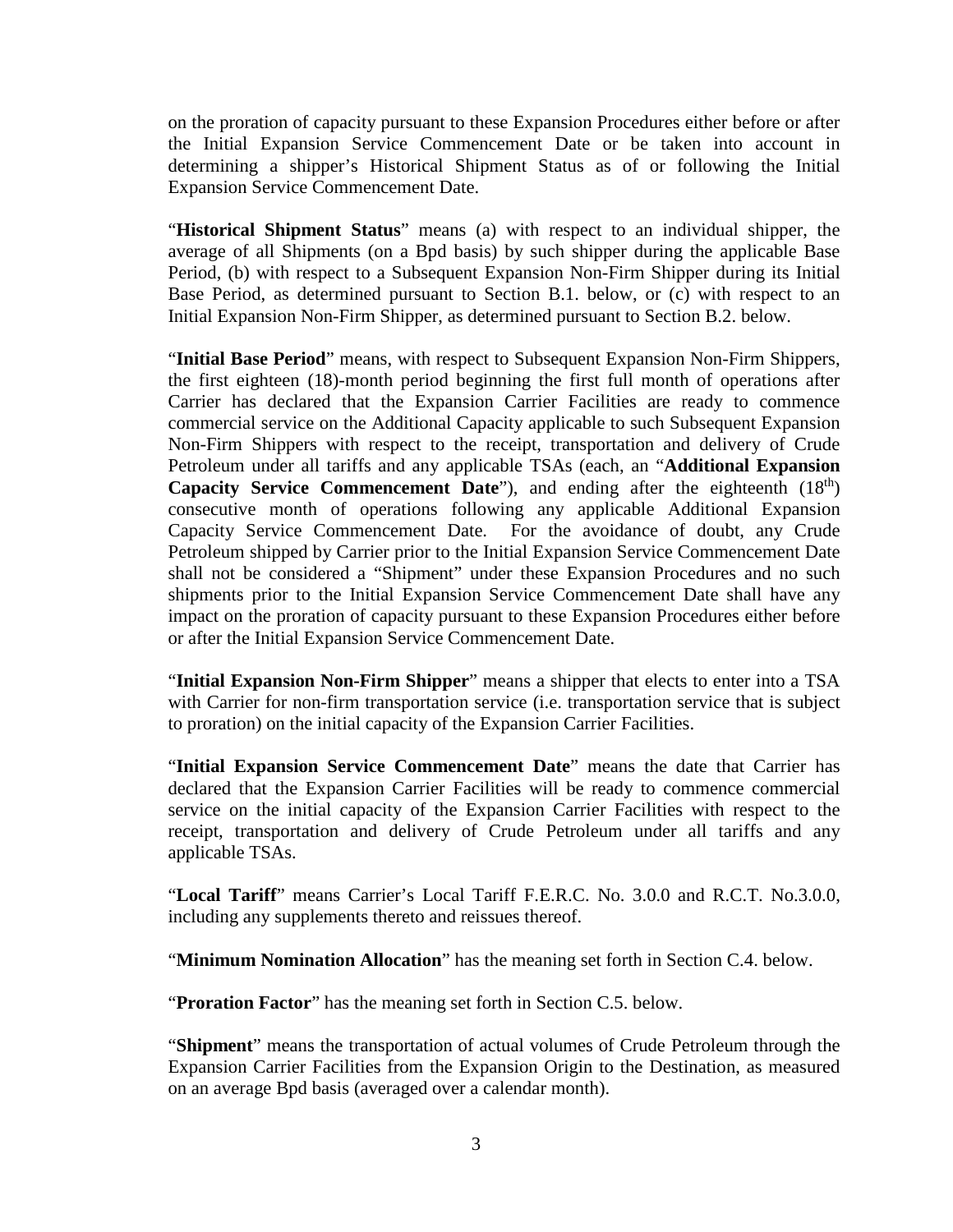"**Subsequent Expansion Non-Firm Shipper**" means a shipper that elects to enter into a TSA with Carrier for non-firm transportation service (i.e., transportation service that is subject to proration) on Additional Capacity.

"**TSA**" means a transportation services agreement fully executed by both Carrier and an individual shipper with respect to the Expansion Carrier Facilities.

#### **B. Determination of Historical Shipment Status for Expansion Non-Firm Shippers**

The following procedures shall govern the determination of an Expansion Non-Firm Shipper's Historical Shipment Status.

- 1. The Historical Shipment Status for Subsequent Expansion Non-Firm Shippers shall, during any Initial Base Period, be determined with reference to both the Subsequent Expansion Non-Firm Shipper's Daily Contract Volume Commitment as set forth in such Subsequent Expansion Non-Firm Shipper's TSA, and actual Shipments on an average Bpd basis, as more fully described below.
	- a. For the first and second months of its Initial Base Period, each Subsequent Expansion Non-Firm Shipper's Historical Shipment Status will be deemed to equal such Subsequent Expansion Non-Firm Shipper's Daily Contract Volume Commitment.
	- b. For the third month of its Initial Base Period, each Subsequent Expansion Non-Firm Shipper's Historical Shipment Status will be deemed to equal the average of one (1) month of the Subsequent Expansion Non-Firm Shipper's actual Shipments (i.e., the Subsequent Expansion Non-Firm Shipper's actual Shipments during the first month of its Initial Base Period), and 17 months of such Subsequent Expansion Non-Firm Shipper's Daily Contract Volume Commitment.
	- c. For each month after the third month during its Initial Base Period and through and including the nineteenth (19th) month after its Additional Expansion Capacity Service Commencement Date, each Subsequent Expansion Non-Firm Shipper's Historical Shipment Status will equal the average of the actual Shipments for all months after its Additional Expansion Capacity Service Commencement Date for which Carrier has actual Shipment data, and the Subsequent Expansion Non-Firm Shipper's Daily Contract Volume Commitment for the additional number of months as needed to equal eighteen (18) months of historical Shipments.

For example, if a Subsequent Expansion Non-Firm Shipper's ("**Shipper A**") TSA provides for a Daily Contract Volume Commitment of 50,000 Bpd, then for the first and second months of its Initial Base Period, Shipper A's Historical Shipment Status would be deemed to equal 50,000 Bpd (the average of Shipper A's Daily Contract Volume Commitment of 50,000 Bpd over its 18-month Initial Base Period).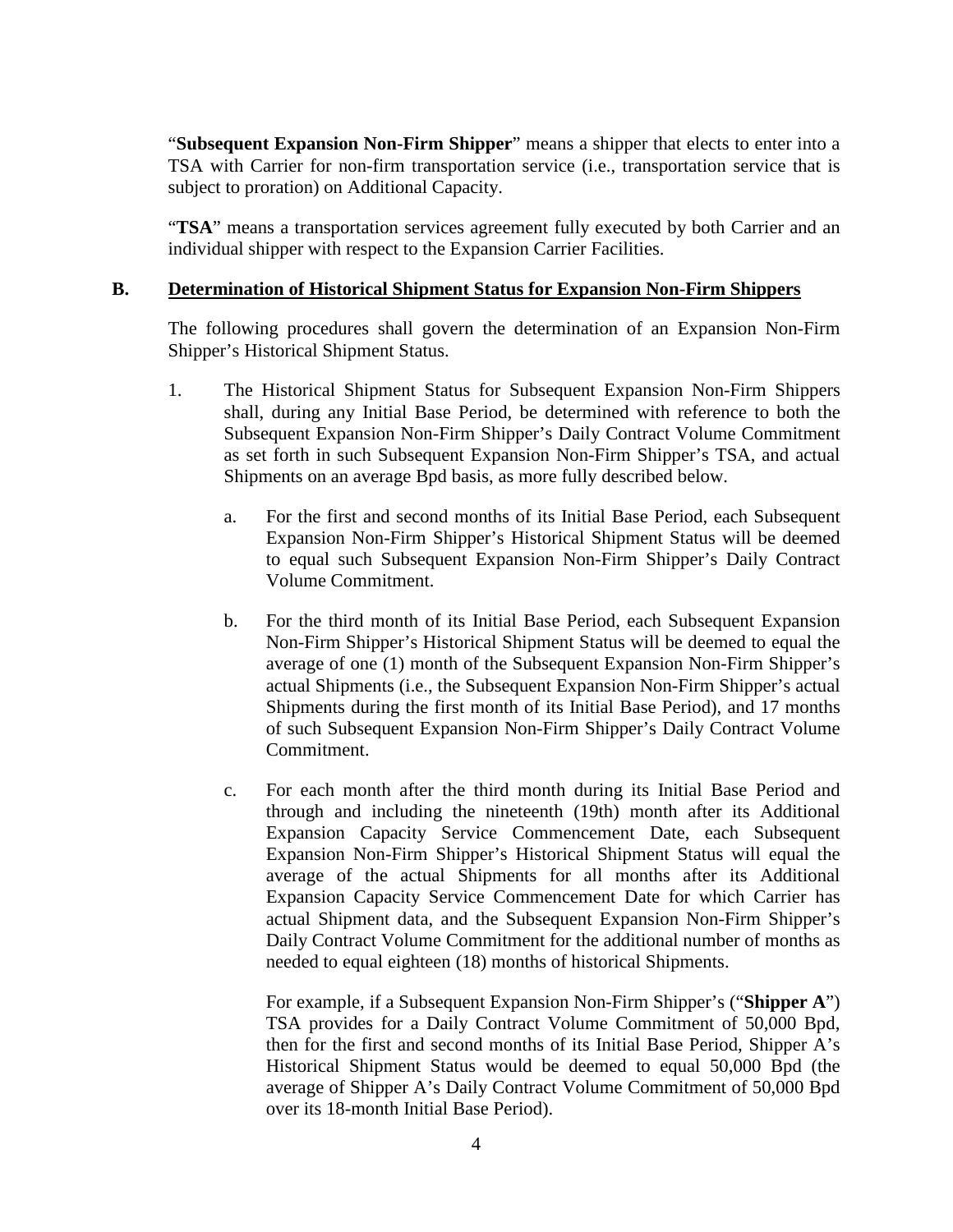Assuming Shipper A ships 55,000 Bpd during the first month of its Initial Base Period, then for the third month of its Initial Base Period, Shipper A's Historical Shipment Status would be deemed to equal the average of (i) 55,000 Bpd of actual Shipments during the first month of its Initial Base Period, and (ii) 50,000 Bpd of the Daily Contract Volume Commitment for each of the remaining 17 months. As such, Shipper A's Historical Shipment Status would be the average of  $(55,000$  Bpd for month 1) +  $(50,000$  Bpd for months 2 through 18 of the Initial Base Period), equaling an average of 50,278 Bpd.

- d. The foregoing procedure would continue for each of the 18 months of its Initial Base Period until the Subsequent Expansion Non-Firm Shipper has established 18 months of actual Shipment history, and also for the first month following the expiration of its Initial Base Period.
- e. If a Subsequent Expansion Non-Firm Shipper experiences an event of force majeure during any month of its Initial Base Period that prevents it from delivering any Crude Petroleum for Shipment, the Subsequent Expansion Non-Firm Shipper's historical Shipments for such month will be deemed to equal such shipper's Daily Contract Volume Commitment for such month.
- 2. The Historical Shipment Status for an Initial Expansion Non-Firm Shipper shall, for any and every proration month, be equal to the greater of (a) the average of all Shipments (on a Bpd basis and including all Shipments under its non-firm capacity and uncommitted capacity) by such Initial Expansion Non-Firm Shipper during the applicable Base Period, and (b) such Initial Expansion Non-Firm Shipper's Daily Contract Volume Commitment in effect for such proration month. Notwithstanding anything in these Expansion Procedures to the contrary, Carrier reserves the right to amend these Expansion Procedures to grant Subsequent Expansion Non-Firm Shippers and/or Expansion Firm Shippers the rights set forth in this Section B.2. in lieu of those set forth in Section B.1.

### **C. Allocation Method**

- 1. Capacity will be allocated on a monthly basis.
- 2. These Expansion Procedures will be applied to the Expansion Carrier Facilities as a single pipeline segment from the Expansion Origin to the Destination. For the avoidance of doubt, the Destination includes each delivery point described in the definition thereof, all of which will be treated as a single point for purposes of these Expansion Procedures.
- 3. Expansion Firm Shipper Capacity:
	- a. Each Expansion Firm Shipper will be allocated a volume (on a Bpd basis averaged over the month of allocation) equal to the Daily Contract Volume Commitment as set forth in such Expansion Firm Shipper's TSA.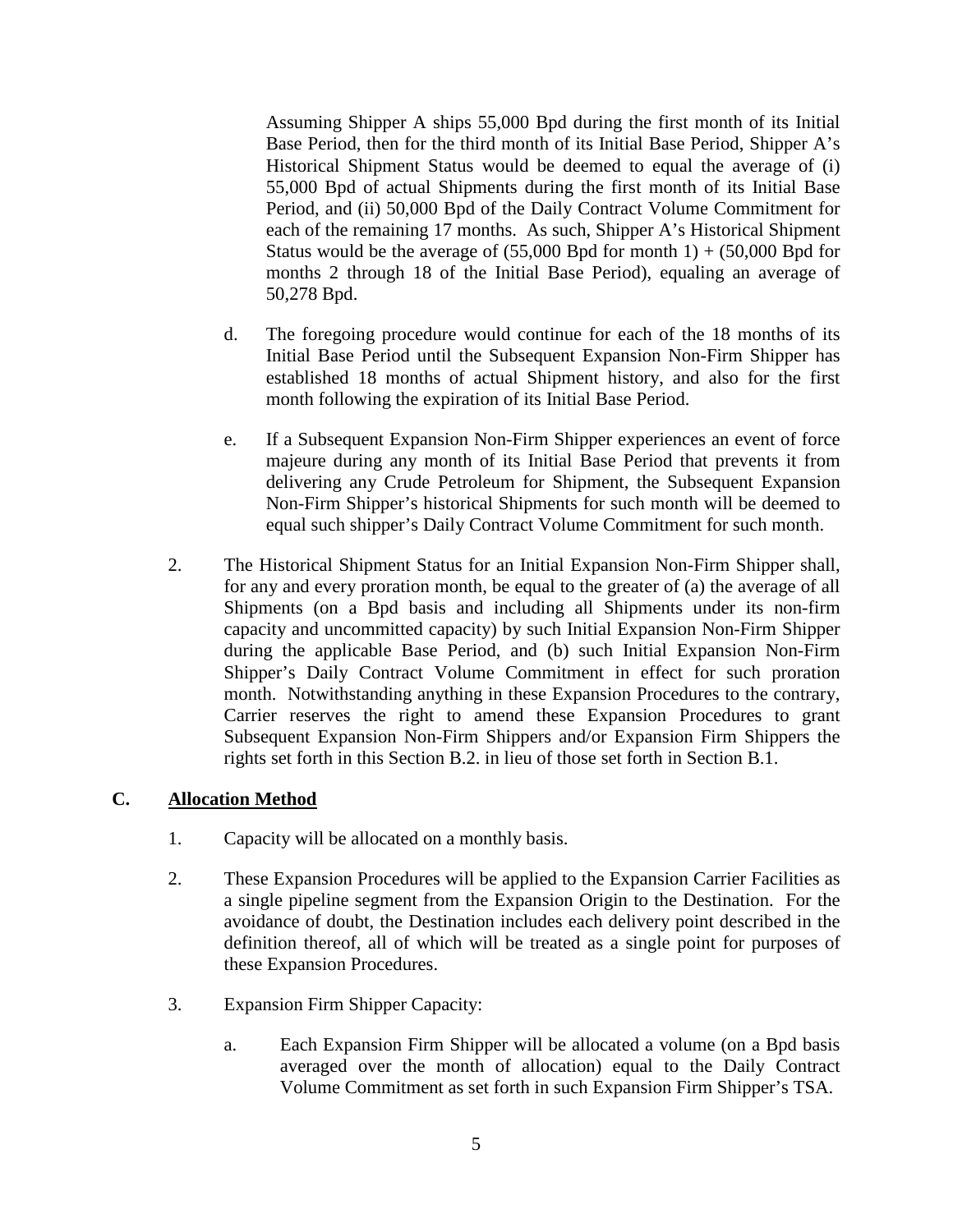- b. If an Expansion Firm Shipper nominates Crude Petroleum in excess of the above amount, then the excess incremental volume shall be subject to proration under Section C.6. below.
- c. If an Expansion Firm Shipper nominates Crude Petroleum less than its Daily Contract Volume Commitment as set forth in such Expansion Firm Shipper's TSA, such nomination will not be subject to prorationing; provided, however, that if an Expansion Firm Shipper is unable to arrange for the delivery of its Crude Petroleum at any nominated individual delivery point within the Destination, then such Expansion Firm Shipper's nomination shall be deemed to be reduced by the volume that such Expansion Firm Shipper is unable to arrange for at the delivery point.
- 4. Expansion New Shipper Capacity:

Each Expansion New Shipper will be allocated the volume of its monthly nomination (on a Bpd basis), but in no event more than a maximum of two percent (2%) of the total capacity of the Expansion Carrier Facilities (measured on a Bpd basis). If the total allocation among all Expansion New Shippers would exceed ten percent (10%) of the total capacity of the Expansion Carrier Facilities (measured on a Bpd basis), then each Expansion New Shipper's allocation will be reduced on a pro rata basis (using nominated volumes) so that the allocations to all Expansion New Shippers in the aggregate do not exceed 10% of the total capacity of the Expansion Carrier Facilities; provided, however, if an Expansion New Shipper is unable to arrange for the delivery of its Crude Petroleum at any nominated individual delivery point within the Destination, then such Expansion New Shipper's nomination shall be deemed to be reduced by the volume that such Expansion New Shipper is unable to arrange for at the delivery point; and provided further, that if such pro rata allocation in a given month results in no Expansion New Shipper being allocated the monthly minimum volume set forth in Item 40 of Carrier's applicable F.E.R.C. Rates, Rules and Regulations Tariff or R.C.T. Rates, Rules and Regulations Tariff (the "**Minimum Nomination Allocation**"), then Carrier will administer a lottery using a software-generated random number process for the total number of Minimum Nomination Allocations available to Expansion New Shippers. Detailed procedures regarding Carrier's lottery process are outlined in Section G below.

- 5. Expansion Regular Shipper Capacity:
	- a. All capacity not allocated to Expansion Firm Shippers and Expansion New Shippers will be allocated to Expansion Regular Shippers based on each Expansion Regular Shipper's Historical Shipment Status; provided that with respect to allocations of capacity prior to the Initial Expansion Service Commencement Date, all capacity not allocated to Expansion New Shippers will be allocated to Expansion Regular Shippers on a pro rata basis each month as any Crude Petroleum shipped by Carrier prior to the Initial Expansion Service Commencement Date will not have an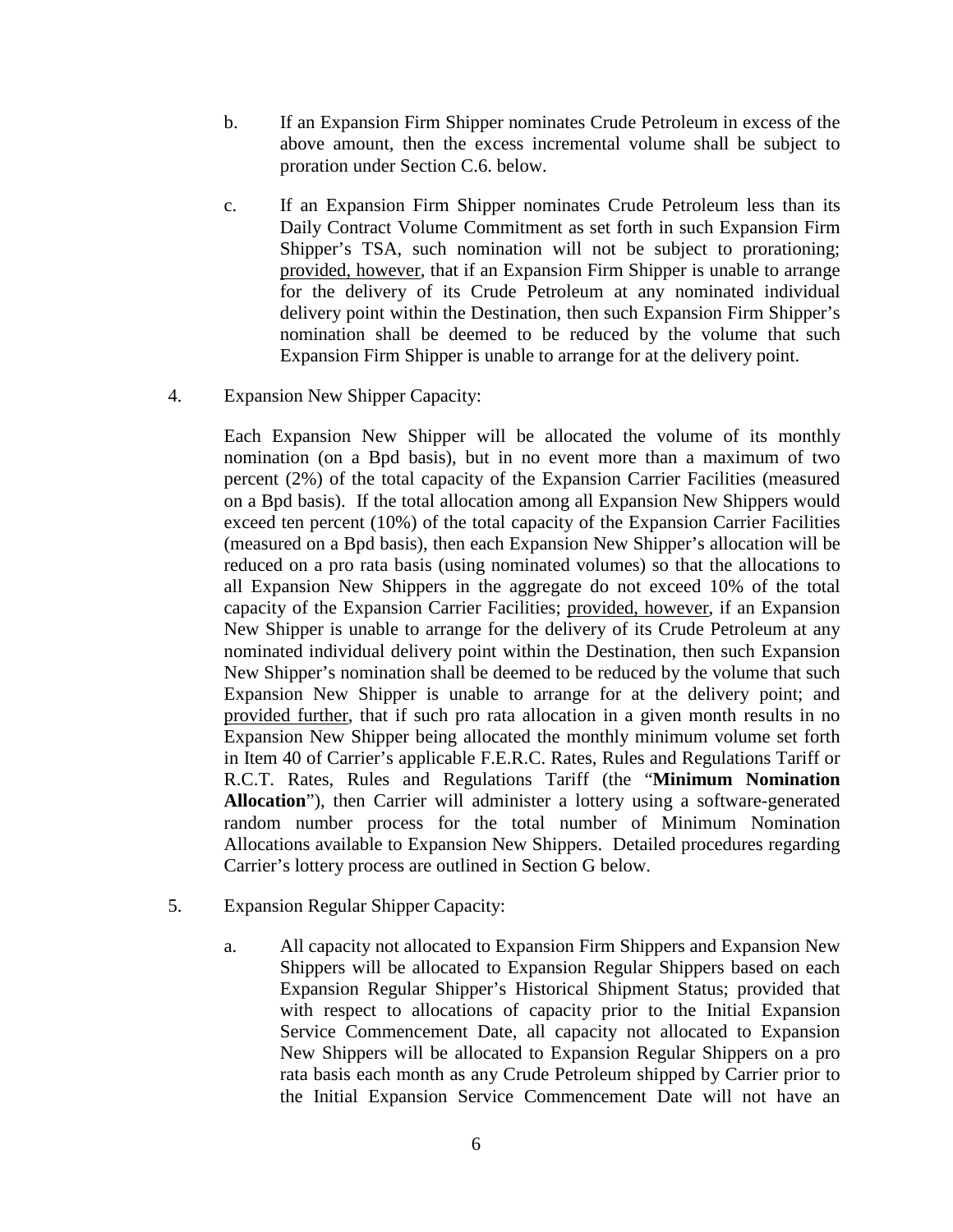impact on the proration of capacity pursuant to these Expansion Procedures either before or after the Initial Expansion Service Commencement Date.

- b. For purposes of these Expansion Procedures, the "**Proration Factor**" for each Expansion Regular Shipper shall be equal to the quotient of (i) the Expansion Regular Shipper's Historical Shipment Status at the time of allocation; divided by (ii) the aggregate total of all Expansion Regular Shippers' Historical Shipment Statuses at the time of allocation.
- c. The capacity allocated to each Expansion Regular Shipper each month will be equal to the lesser of: (i) its monthly nomination; or (ii) its Proration Factor share of all capacity available to Expansion Regular Shippers on the Expansion Carrier Facilities for such month; provided, however, that if an Expansion Regular Shipper is unable to arrange for the delivery of its Crude Petroleum at any nominated individual delivery point within the Destination, then such Expansion Regular Shipper's nomination shall be deemed to be reduced by the volume that such Expansion Regular Shipper is unable to arrange for at such delivery point.
- 6. Remaining Capacity:

Any remaining capacity not allocated through the application of subsections 3 through 5 of this Section C will be allocated among all shippers having remaining unmet nominations, in proportion to each such shipper's initial capacity allocation resulting from the application of such subsections 3 through 5 (for the avoidance of doubt notwithstanding the percentage caps set forth in subsection 4 above). If allocation to any shipper pursuant to these Expansion Procedures exceeds its remaining nomination, then the excess volume will be allocated among all other remaining nominations (for the avoidance of doubt notwithstanding the percentage caps set forth in subsection 4 above) until the remaining capacity is fully allocated or all of the remaining nominations have been fulfilled.

7. For the avoidance of doubt, neither the pipeline prorationing procedures for the Existing Carrier Facilities nor any prorationing, allocation or similar practices, policies or procedures of any pipeline or facility operator interconnecting with the Expansion Carrier Facilities shall be construed to form a part of or be integrated herein.

### **D. Procedural Schedule**

1. Shipper nominations must be submitted via Carrier's COBALT (or successor) system prior to 5:00 p.m. Central Time, on the  $15<sup>th</sup>$  day of the month preceding the month for which the nominations apply; provided, however, to accommodate the administration of the lottery process, Expansion New Shipper nominations must be submitted to Carrier prior to 5:00 p.m. Central Time the  $13<sup>th</sup>$  day of the month preceding the month for which the nominations apply. If the  $13<sup>th</sup>$  or  $15<sup>th</sup>$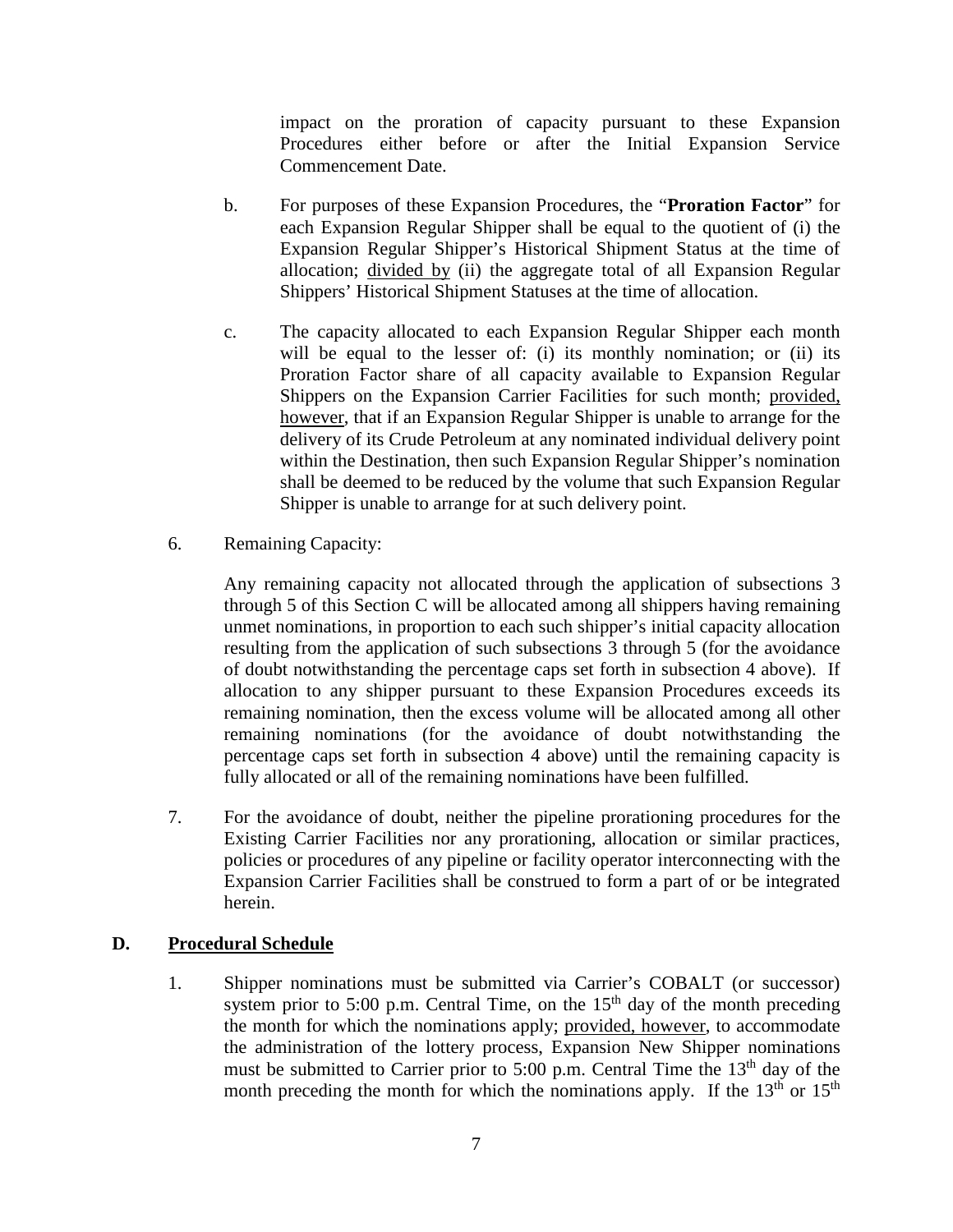day of the month falls on a weekend or holiday, then nominations are due on the last day that is not a weekend or holiday before the  $13<sup>th</sup>$  or  $15<sup>th</sup>$  day.

- 2. Carrier (directly or through a designated scheduler) will, within two working days after the  $15<sup>th</sup>$  day of the month preceding the month for which the nominations apply (or such earlier day pursuant to the last sentence of Section D.1. above), reply by email to the shipper with its allocated capacity based on these Expansion Procedures.
- 3. Each shipper must, within one working day of the email sent by Carrier pursuant to Section D.2., reply by email of its acceptance of the allocated capacity. If a shipper does not notify the Carrier of its acceptance of the allocated capacity within such timeframe, its allocated capacity will be allocated to the other shippers based on these Expansion Procedures.
- 4. After Carrier completes the steps in Sections D.1. through D.3. above, Carrier (directly or through a designated scheduler) will notify each shipper of its confirmed allocated capacity (the "**Confirmed Capacity**").

# **E. Shipper Obligation**

In addition to a shipper's obligation to pay the applicable transportation charges under the Local Tariff, if a shipper does not tender for shipment its Confirmed Capacity during any month in which Carrier's facilities are prorated, the shipper will be invoiced and will be responsible for payment of an amount equal to the product of (a) the difference of shipper's Confirmed Capacity for such month, less any volumes actually shipped by such shipper during such month; multiplied by (b) the then-current tariff rate applicable to the Confirmed Capacity; provided, however, in the event such shipper is a party to a TSA with Carrier at that time, charges under this paragraph shall be without duplication of amounts due under the TSA and shall only apply to the extent they would exceed charges due for such month under the TSA.

### **F. Cooperating Shippers**

Notwithstanding anything in these Expansion Procedures to the contrary:

- 1. Expansion Firm Shipper, Expansion New Shipper, and Expansion Regular Shipper allocations may not be assigned, conveyed, loaned, or transferred to any shipper other than the shipper assigned such allocation by Carrier. However, such allocations may be transferred as an incident of the bona fide sale of all or substantially all of the shipper's business or to a successor to the shipper's business, or by the operation of law (such as by an executor or trustee in bankruptcy).
- 2. No shipper may become an Expansion Firm Shipper, Expansion New Shipper, or Expansion Regular Shipper as a result any sale, transfer, assignment, loan, or other conveyance of Shipment history from another shipper, including without limitation from any Cooperating Shipper. However, Shipment history may be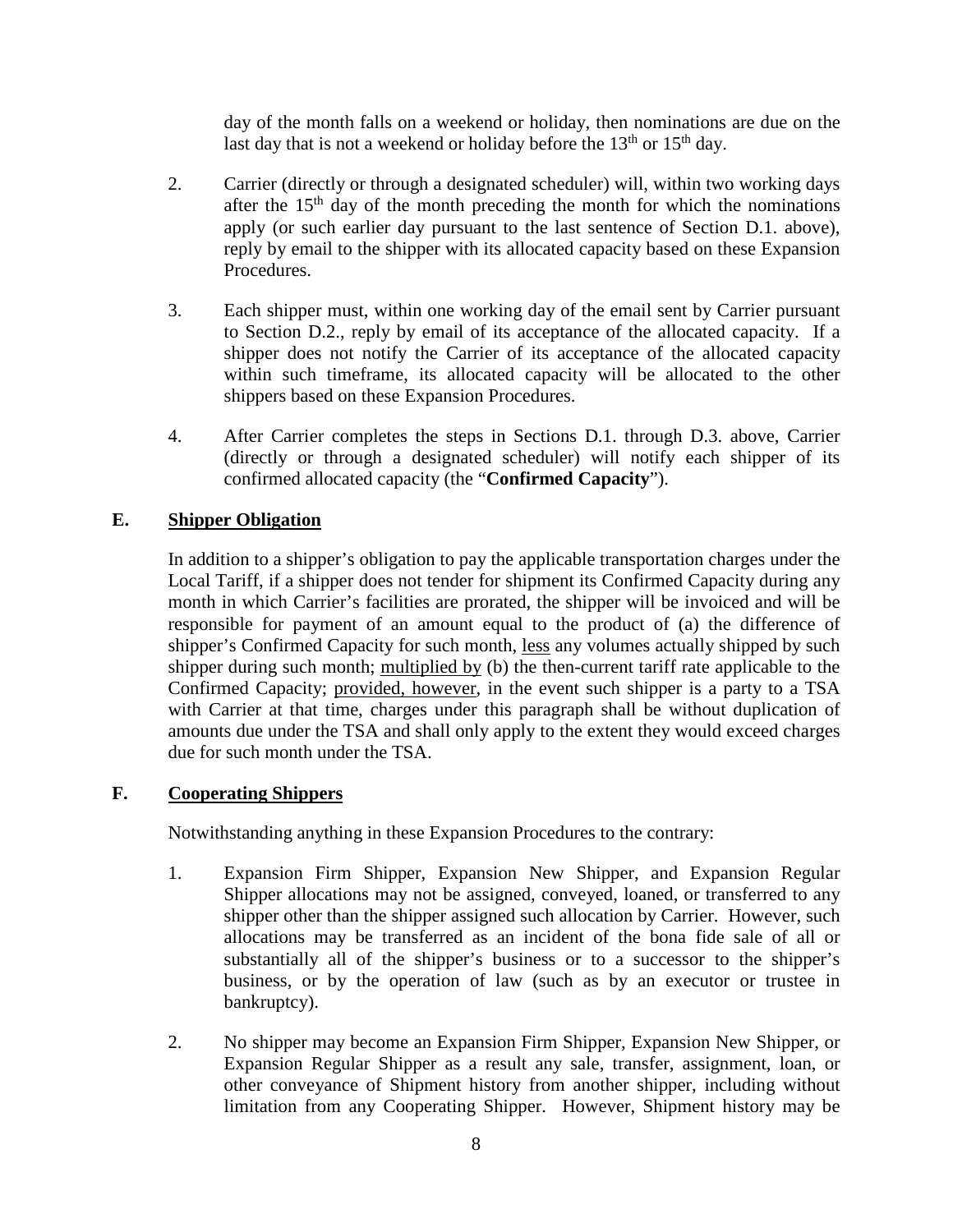transferred as an incident of the bona fide sale of all or substantially all of the shipper's business or to a successor to the shipper's business, or by the operation of law (such as by an executor or trustee in bankruptcy).

- 3. With respect to nominations by Cooperating Shippers, Carrier shall consider and accept only the nomination of the Cooperating Shipper with the largest volume, and all other nominations of all other Cooperating Shippers shall be deemed to be void and of no force or effect. If one or more Cooperating Shippers' nominations are of equal volume, then Carrier shall consider and accept only the nomination of the Cooperating Shipper with the longest Shipment history.
- 4. Any nominations, Shipments or attempted Shipments made in contravention of the provisions of this Section F shall be disregarded by Carrier for purposes of determining Historical Shipment Status or allocation of capacity under these Expansion Procedures (including, but not limited to, through the lottery process described in Section G below).
- 5. A shipper may not create, use or otherwise work with a Cooperating Shipper in order to circumvent these Expansion Procedures for the purposes of improperly obtaining additional capacity on the Expansion Carrier Facilities, becoming an Expansion Regular Shipper, establishing Historical Shipment Status, obtaining a Minimum Nomination Allocation through the lottery process described in Section G below, or any other improper purposes. Shippers shall have the burden of demonstrating that they are not in violation of this Section F.

# **G. Lottery Process**

- 1. Carrier will administer a lottery process in order to allocate capacity to Expansion New Shippers pursuant to Section C.4. above as follows:
	- a. Carrier will use a software-generated random number process to randomly assign each Expansion New Shipper a number from one to the number representing the total number of Expansion New Shippers participating in the lottery (i.e. if there are thirty Expansion New Shippers, numbers one through thirty will be assigned).
	- b. The Expansion New Shipper assigned number one will receive the first Minimum Nomination Allocation. Thereafter, Minimum Nomination Allocations will be assigned to Expansion New Shippers sequentially, from the lowest assigned number to the highest assigned number, until the 10% of available capacity referenced in Section C.4. above is fully allocated.
	- c. Following the lottery, Carrier will notify Expansion New Shippers as to whether or not they were allocated capacity in that month.